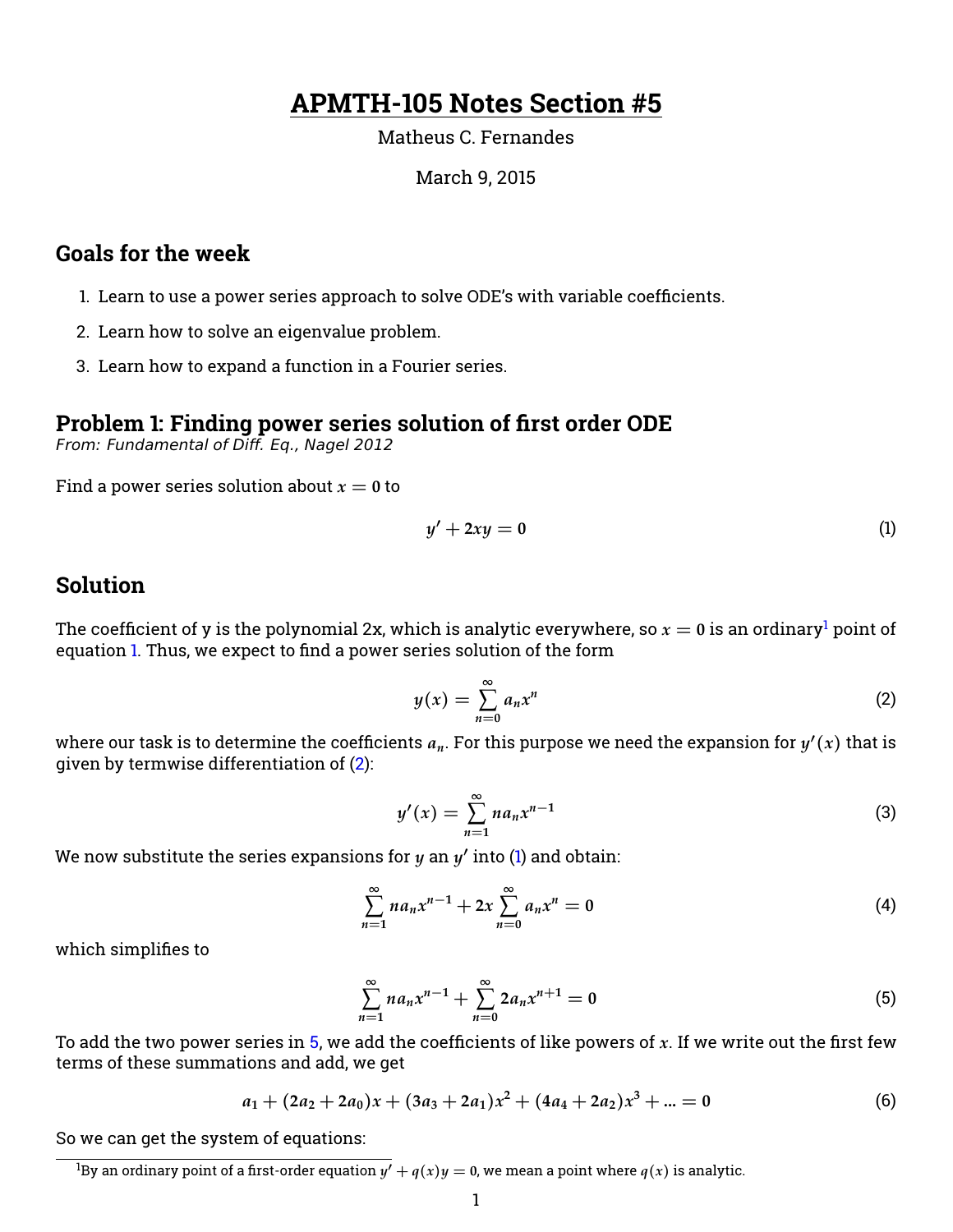$$
a_1 = 0, \ \ 2a_2 + 2a_0 = 0, 3a_3 + 2a_1 = 0, \ \ 4a_4 + 2a_2 = 0, \ \ etc.
$$
 (7)

Solving the preceding system, we find

$$
a_1 = 0, \quad a_2 = -a_0, \quad a_3 = -\frac{2}{3}a_1 = 0,
$$
  

$$
a_4 = -\frac{1}{2}a_2 = -\frac{1}{2}(-a_0) = \frac{1}{2}a_0
$$
 (8)

Hence, the power series for the solution takes the form

$$
y(x) = a_0 - a_0 x^2 + \frac{1}{2} a_0 x^4 + \dots
$$

### **Problem 2: Second order power sereies solution to ODE**

From: AM105 P-Set 5 2013

Find the power series solution to the equation

<span id="page-1-0"></span>
$$
\frac{d^2y}{dx^2} + \frac{3}{x-4}\frac{dy}{dx} + 4y = 0,\t\t(9)
$$

starting from the initial condition  $y(0) = 3$  and  $y'(0) = 0$ . Find the radius of convergence of the series.

#### **Solution**

We will use

<span id="page-1-2"></span>
$$
y(x) = \sum_{n=0}^{\infty} a_n x^n
$$
 (10)

and substitute it into the original equation.

First, note that the coefficient function of  $\frac{dy}{dx}$  in [\(9\)](#page-1-0) depends on  $x$  and therefore we must expand it in a power series. Alternatively (and more simply) we can also multiply [\(9\)](#page-1-0) through by *x* − **4** and then notice that in the resulting equation

<span id="page-1-1"></span>
$$
(x-4)\frac{d^2y}{dx^2} + 3\frac{dy}{dx} + (4x - 16)y = 0
$$
\n(11)

all of the coefficients are power series (of the functions  $x - 4$  and  $4x - 16$  around the point  $x = 0$ ). Now, we will use  $y(x)=\sum_{n=0}^\infty a_nx^n$  and substitute into our new equation [\(11\)](#page-1-1). Taking derivatives of  $y(x)$  we have

$$
y'(x) = \sum_{n=1}^{\infty} a_n n x^{n-1}
$$

$$
y''(x) = \sum_{n=2}^{\infty} a_n n (n - 1) x^{n-2}
$$

and substituting into  $(11)$  we get

$$
\sum_{n=2}^{\infty} a_n n(n-1) x^{n-1} - 4 \sum_{n=2}^{\infty} a_n n(n-1) x^{n-2} +
$$
  
3 
$$
\sum_{n=1}^{\infty} a_n n x^{n-1} + 4 \sum_{n=0}^{\infty} a_n x^{n+1} - 16 \sum_{n=0}^{\infty} a_n x^n = 0
$$
 (12)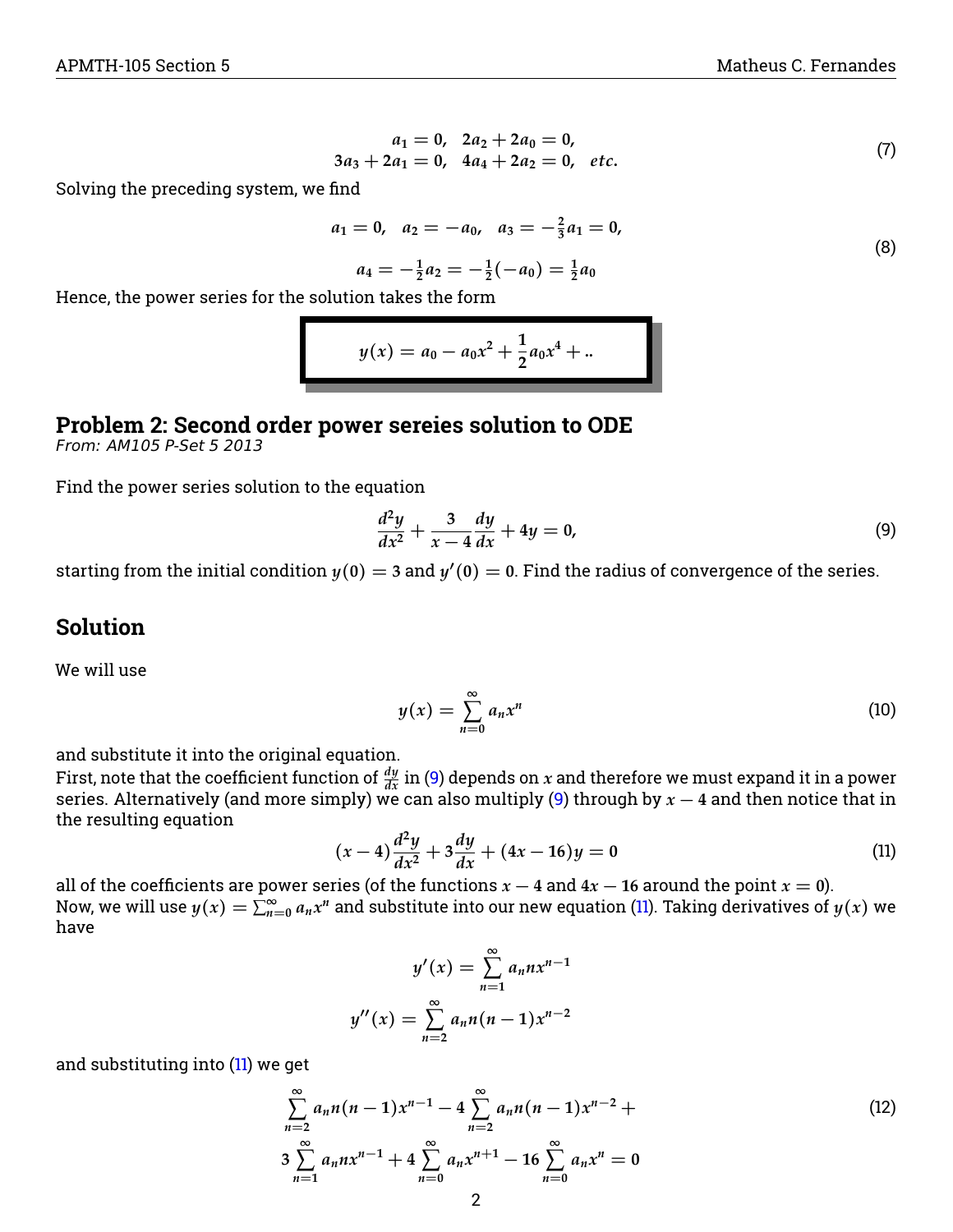Using the appropriate substitutions, namely  $p = n - 2$ ,  $m = n - 1$  and  $q = n + 1$  and defining  $a_{-1} = 0$  we can rewrite this as

<span id="page-2-0"></span>
$$
\sum_{m=1}^{\infty} a_{m+1}(m+1)mx^m - 4 \sum_{p=0}^{\infty} a_{p+2}(p+2)(p+1)x^p +
$$
  
3 
$$
\sum_{m=0}^{\infty} a_{m+1}(m+1)x^m + 4 \sum_{q=0}^{\infty} a_{q-1}x^q - 16 \sum_{n=0}^{\infty} a_nx^n = 0
$$
 (13)

Finally, notice that the sum in the first term in [\(13\)](#page-2-0) can have its lower index changed to  $m = 0$  since when  $m=0$  we have  $a_1(1)(0)x^0=0$  and therefore

$$
\sum_{m=1}^{\infty} a_{m+1}(m+1)mx^m = \sum_{m=0}^{\infty} a_{m+1}(m+1)mx^m \tag{14}
$$

Since indices are just labels we can rewrite everything in terms of n to get

$$
\sum_{n=0}^{\infty} a_{n+1}(n+1)nx^{n} - 4\sum_{n=0}^{\infty} a_{n+2}(n+2)(n+1)x^{n} +
$$
\n
$$
3\sum_{n=0}^{\infty} a_{n+1}(n+1)x^{n} + 4\sum_{n=0}^{\infty} a_{n-1}x^{n} - 16\sum_{n=0}^{\infty} a_{n}x^{n} = 0
$$
\n(15)

Combining the sums we have

$$
\sum_{n=0}^{\infty} a_{n+1}(n+1)nx^n - 4a_{n+2}(n+2)(n+1)x^n + 3a_{n+1}(n+1)x^n + 4a_{n-1}x^n - 16a_nx^n = 0
$$
 (16)

which implies, since the coefficients of *x n* for all n must be 0, that

$$
a_{n+1}(n+1)n - 4a_{n+2}(n+2)(n+1) + 3a_{n+1}(n+1) + 4a_{n-1} - 16a_n = 0
$$
\n(17)

Noticing that  $3(n+1) + (n+1)n = (n+1)(n+3)$  we can rewrite the coefficient of  $a_{n+1}$  to get

$$
a_{n+1}(n+1)(n+3) - 4a_{n+2}(n+2)(n+1) + 4a_{n-1} - 16a_n = 0
$$
\n(18)

and we can then solve for  $a_{n+2}$  to get the recursion relation

<span id="page-2-1"></span>
$$
a_{n+2} = \frac{(n+3)}{4(n+2)}a_{n+1} + \frac{1}{(n+2)(n+1)}a_{n-1} - \frac{4}{(n+2)(n+1)}a_n \tag{19}
$$

The initial conditions tell us that  $a_0 = 3$  and  $a_1 = 0$ . Using these values of  $a_0$  and  $a_1$  and the recursion relation [\(19\)](#page-2-1) we can compute the first few terms of the series

> <span id="page-2-2"></span> $a_0 = 3$  $a_1 = 0$  $a_2 = -6$  $a_3 = -\frac{3}{2}$ **2**  $a_4 = \frac{49}{22}$ **32**

and so on and so forth. Therefore,  $y(x)$  is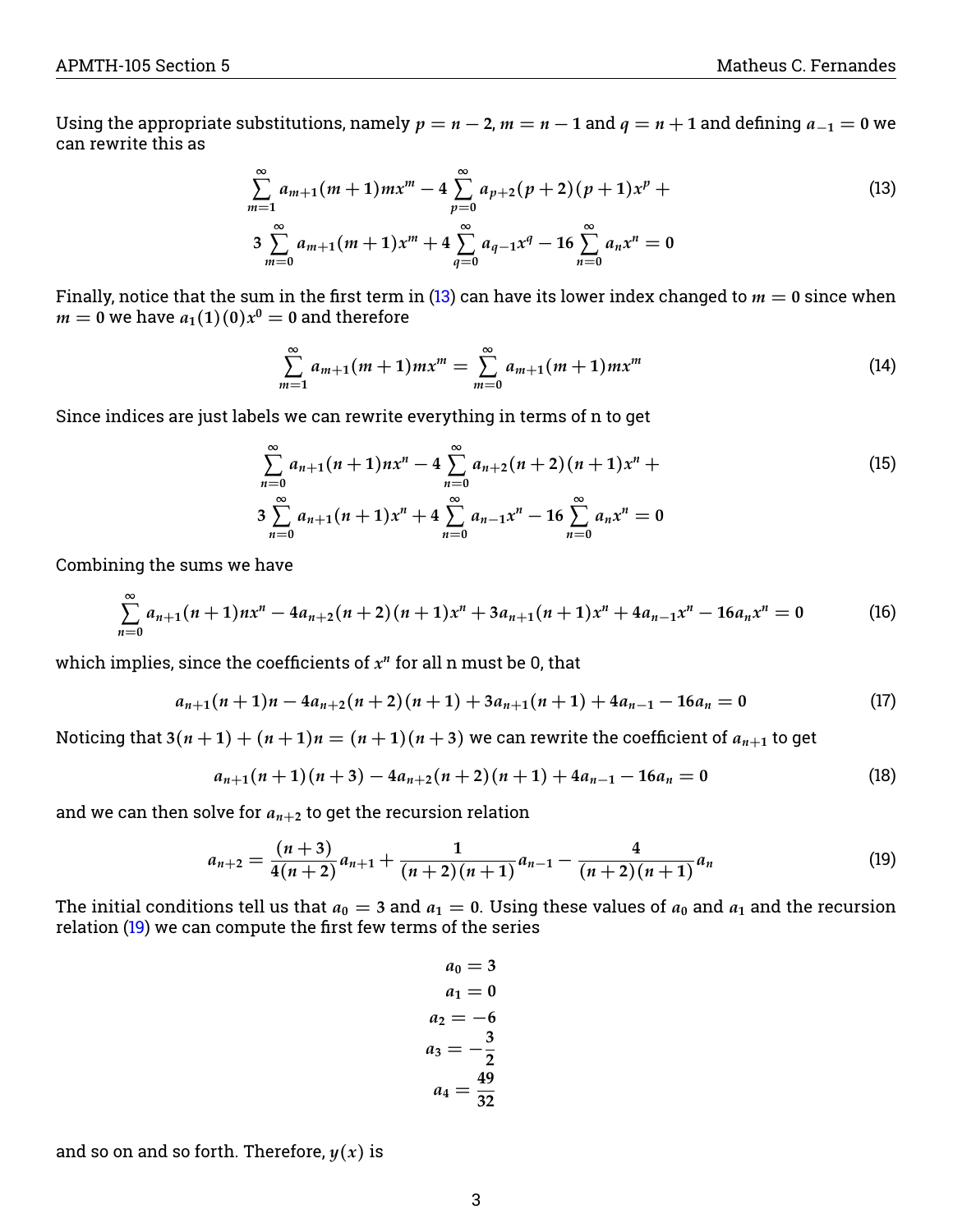$$
y(x) = 3 - 6x^{2} - \frac{3}{2}x^{3} + \frac{49}{32}x^{4} + \frac{147}{320}x^{5} - \frac{923}{7680}x^{6} \dots
$$
 (20)

What about the radius of convergence of this series? First, notice that the power series [\(10\)](#page-1-2) that we used is an expansion around  $x_0=$  0. Then notice that the coefficients of  $\frac{dy}{dx}$  and  $y$  in [\(9\)](#page-1-0) can be expanded in Taylor series about the point  $x_0 = 0$ :

$$
\frac{3}{x-4} \approx -\frac{3}{4} - \frac{3}{(x-4)^2}x + \frac{6}{(x-4)^3} \frac{1}{2!} + \dots
$$
 (21)

and of course the Taylor series of 4 is simply 4.

Notice that  $\frac{3}{x-4}$  has a singularity at  $x=4$ . Therefore we might expect that a Taylor series expansion of  $\frac{3}{x-4}$ <br>about  $x_0=0$  doesn't 'run into trouble' until  $x=4$  and therefore the radius of convergence of t  $R = 4$ . The Taylor series expansion for 4 has an infinite radius of convergence.

Finally, we might expect that the radius of convergence of our power series solution [\(20\)](#page-2-2) is at least as great as the smallest radius of convergence of the coefficient expansions and therefore we might estimate that the radius of convergence is at least  $R = 4$  for our solution [\(20\)](#page-2-2).

We can see that  $R = 4$  for [\(20\)](#page-2-2) by using Theorem 4.2.2 of Greenberg. This theorem tells us that

$$
R = \frac{1}{\lim_{n \to \infty} \left| \frac{a_{n+1}}{a_n} \right|} \tag{22}
$$

for a power series. From [\(19\)](#page-2-1) notice that

$$
a_{n+2} \approx \frac{1}{4} a_{n+1} \tag{23}
$$

as  $n \to \infty$  which also means  $a_{n+1} \approx \frac{1}{4} a_n$  as  $n \to \infty$  and using the theorem we easily see that

$$
R = \frac{1}{\lim_{n \to \infty} |\frac{a_{n+1}}{a_n}|} = \frac{1}{\frac{1}{4}} = 4
$$

## **Problem 3: Deriving Fourier series represetnation**

From: AM105 P-Set 5 2013

Derive the fourier represetnation for

$$
f(x) = x^4 \tag{24}
$$

defined on  $0 \leq x \leq 1$ .

## **Solution**

 $f(x)=x^4$  on the interval  $0\le x\le 1$  is not periodic. Therefore, how do we expand it in a fourier series? We will follow the treatment in Greenberg 17.4, namely, we expand  $f(x) = x^4$  on the interval 0  $\leq$   $x$   $\leq$  1 to the range  $-\infty \le x \le +\infty$  to define an extended function  $f_{ext}$  that is periodic and has  $f_{ext} = f(x)$  on  $0 \le x \le 1$ We can extend  $f(x)$  to  $-\infty < x < +\infty$  in a variety of ways, namely we have the half-range cosine extension (HRC), half-range sine extension (HRS), quarter-range cosine extension(QRC) and the quarter-range sine extension (QRS). You should read section 17.4 to understand the difference between these various extensions and how they lead to the corresponding formulas for the fourier series.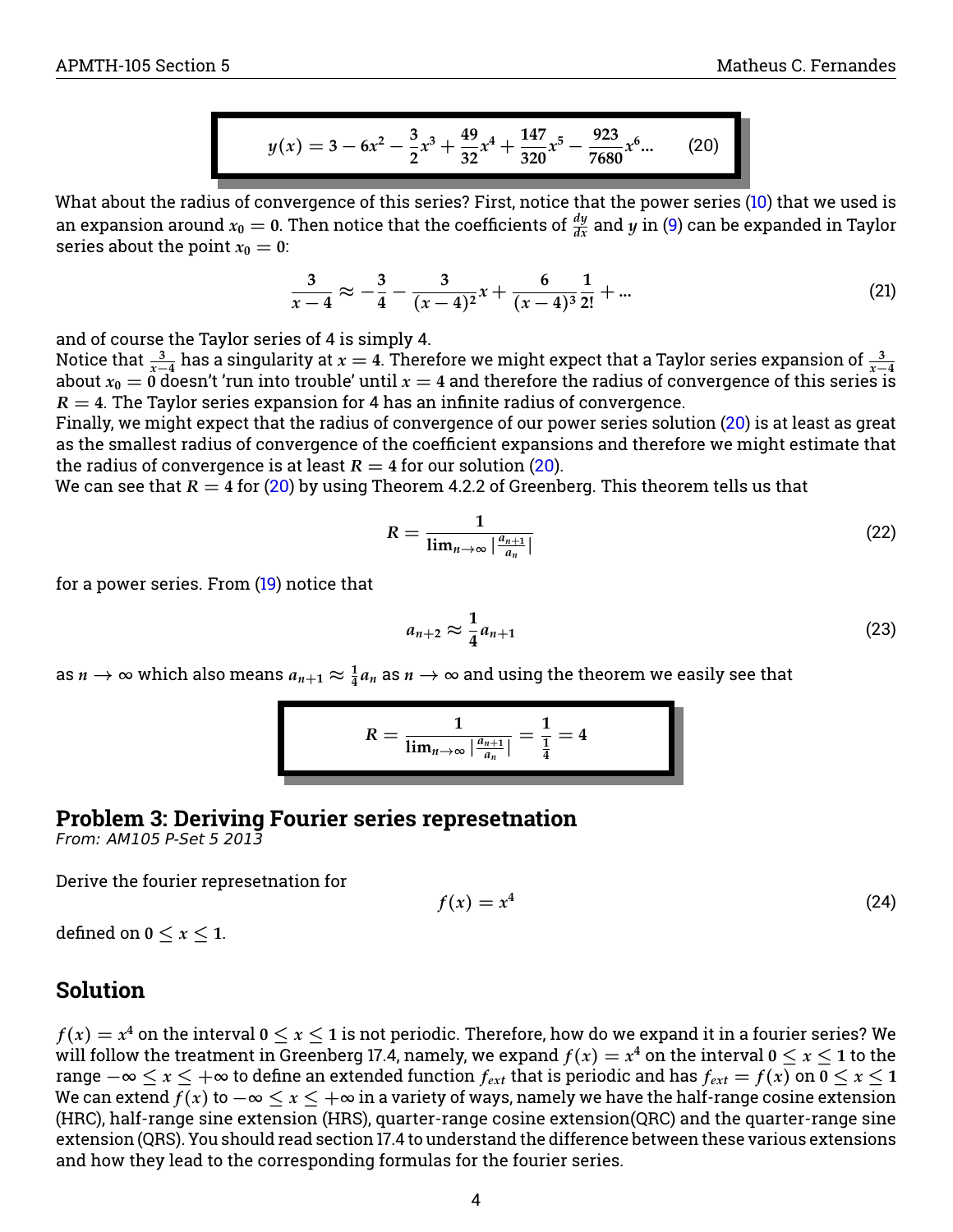In any event, for our function  $f(x)=x^4$  let's expand it in a HRC (you could also use a HRS, QRC, or QRS and you would get different fourier coefficients) so that we have the corresponding fourier series representation

<span id="page-4-0"></span>
$$
f(x) = a_0 + \sum_{n=1}^{\infty} a_n \cos(\frac{n\pi x}{L})
$$
  
\n
$$
a_0 = \frac{1}{L} \int_0^L f(x) dx
$$
  
\n
$$
a_n = \frac{2}{L} \int_0^L f(x) \cos(\frac{n\pi x}{L}) dx
$$
\n(25)

where L corresponds to the endpoint of the interval, for our problem  $L = 1$ . Using  $(25)$  we have

$$
a_0 = \frac{1}{1} \int_0^1 x^4 dx = \frac{x^5}{5} \Big|_0^1 = \frac{1}{5}
$$
 (26)

and using integration by parts to solve for the *a<sup>n</sup>* we find that

$$
a_n = \frac{2}{1} \int_0^1 x^4 \cos(\frac{n\pi x}{1}) dx = \frac{8 \cos(n\pi)}{(n\pi)^2} - \frac{48 \cos(n\pi)}{(n\pi)^4}
$$
 (27)

thus one possible fourier series approximation to  $f(x) = x^4$  is



**Figure 1:** Figure showing different truncations of the series approximation. As you can see, the more n we use, the better the approximation to  $f(x) = x^4$ . Furthermore, the right bottom graph shows what the approximation would look like if we used a half range sine expansion instead of the half range cosine expansion.